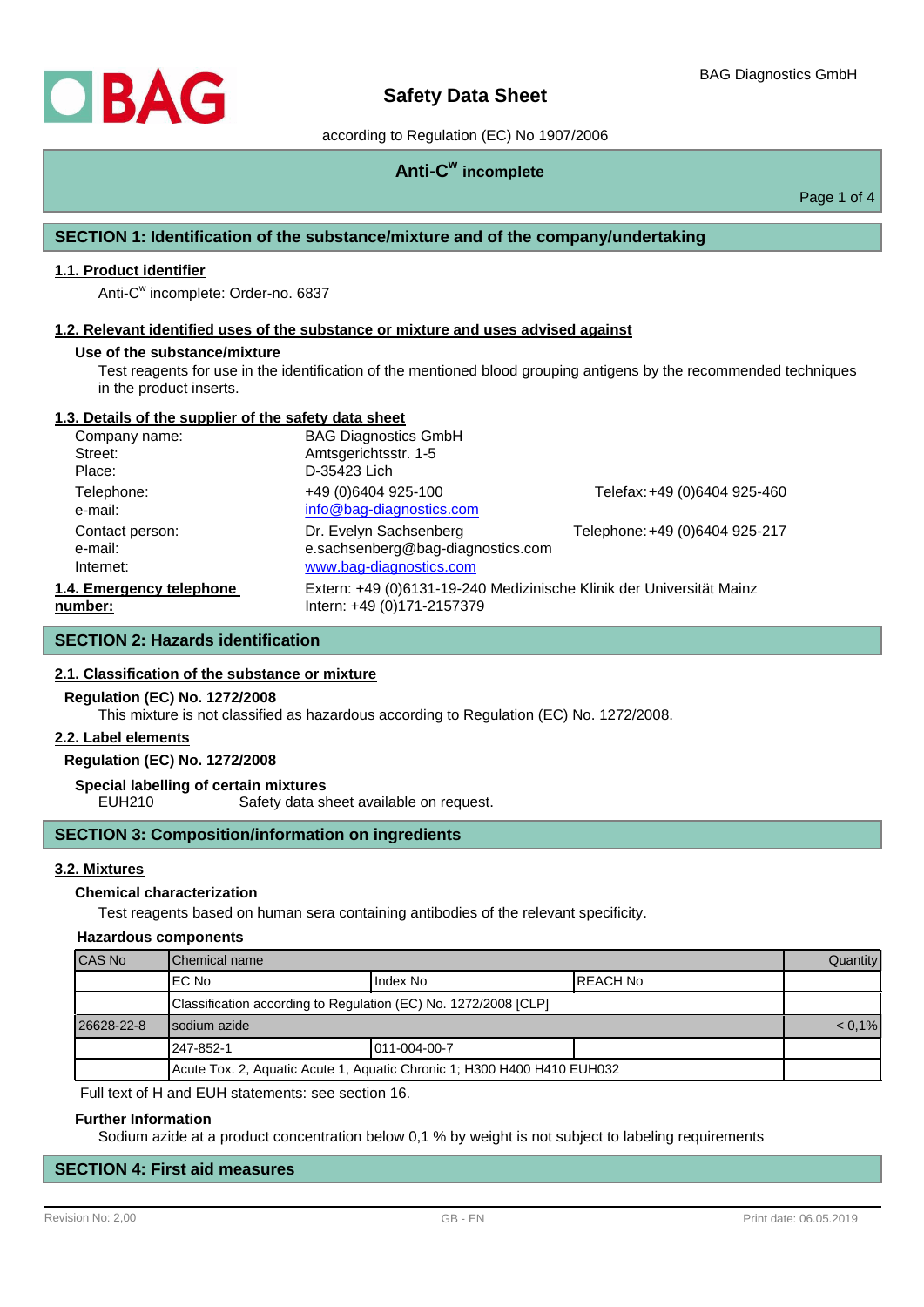

# according to Regulation (EC) No 1907/2006

# **Anti-C w incomplete**

Page 2 of 4

# **4.1. Description of first aid measures**

# **After inhalation**

Not applicable

# **After contact with skin**

Wipe off affected area and flush with plenty of soap and water.

### **After contact with eyes**

Immediately flush eyes with plenty of water the eyelids open.

#### **After ingestion**

Rinse mouth and drink plenty of water. In case of indisposition seek medical advice.

#### **SECTION 5: Firefighting measures**

## **5.1. Extinguishing media**

### **Suitable extinguishing media**

Select according to surrounding materials.

# **5.2. Special hazards arising from the substance or mixture**

None

### **SECTION 6: Accidental release measures**

#### **6.1. Personal precautions, protective equipment and emergency procedures**

Avoid skin and eye contact.

For personal protective equipment see heading 8.

# **6.3. Methods and material for containment and cleaning up**

Collect spilled product with absorbing material (paper towels, cellulose), remove for disposal. Wipe the area until clean and dry.

# **SECTION 7: Handling and storage**

#### **7.1. Precautions for safe handling**

## **Advice on safe handling**

For In-Vitro-Diagnostic Use according to the instructions for use. Treatment as potentially infectious.

## **7.2. Conditions for safe storage, including any incompatibilities**

#### **Requirements for storage rooms and vessels**

Store in tightly closed containers at 2....8°C.

# **SECTION 8: Exposure controls/personal protection**

# **8.1. Control parameters**

#### **Exposure limits (EH40)**

| I CAS No   | Substance              | ppm | mq/m <sup>3</sup> | fibres/ml | Category      | Origin |
|------------|------------------------|-----|-------------------|-----------|---------------|--------|
| 26628-22-8 | Sodium azide (as NaN3) |     | 0.1               |           | TWA (8 h)     | WEL    |
|            |                        |     | 0.3I              |           | STEL (15 min) | WEL    |

# **8.2. Exposure controls**

# **Protective and hygiene measures**

The usual safety rules and precautionary measures for handling chemical and potentially infectious material must be adhered to. Protective work clothing should be worn. Do not eat or drink while working with the product. After working with the product, disinfect hands, wash hands carefully and remove protective work clothing.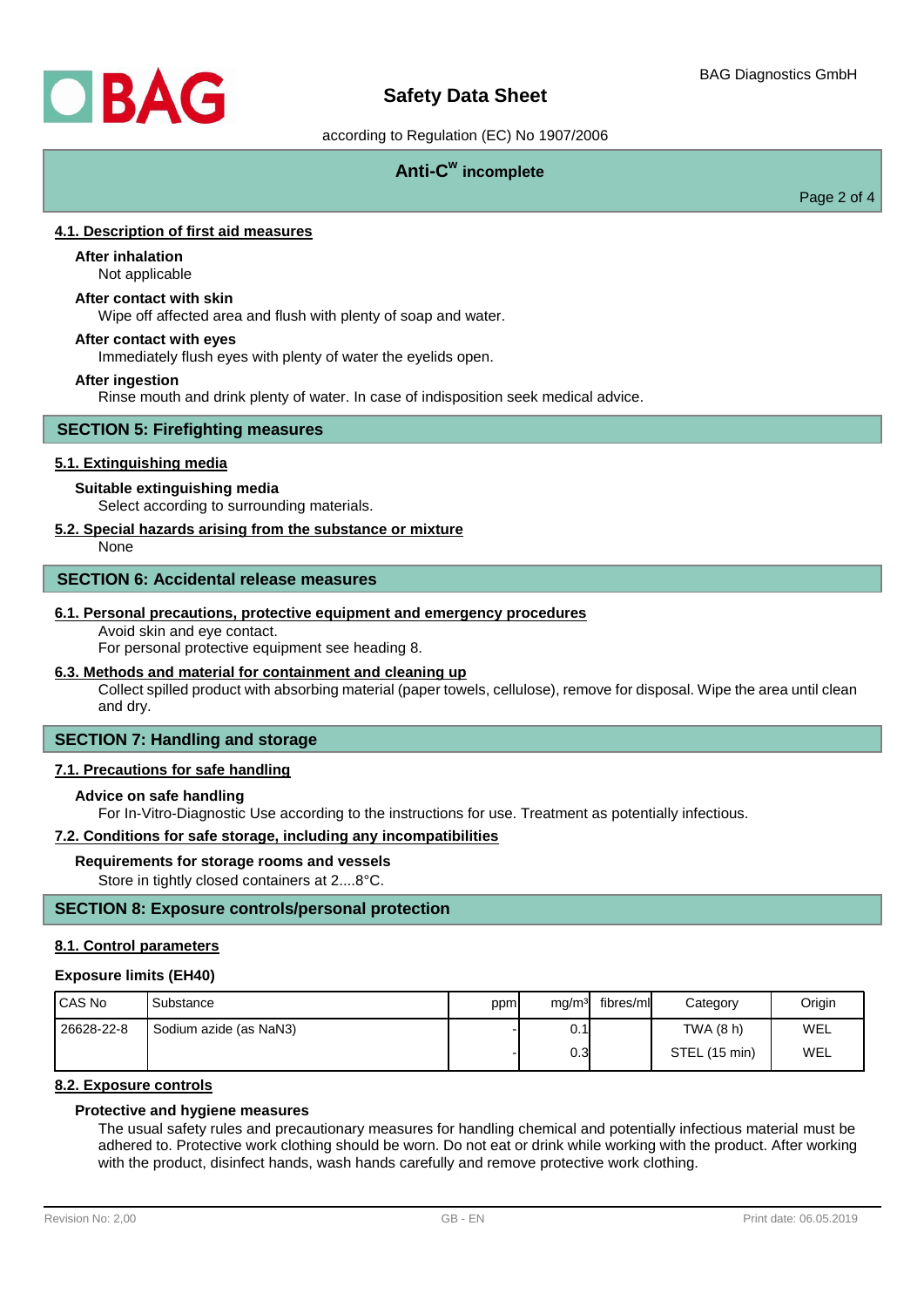

# **Safety Data Sheet**

according to Regulation (EC) No 1907/2006

|                                                                           | Anti-C <sup>w</sup> incomplete               |             |
|---------------------------------------------------------------------------|----------------------------------------------|-------------|
|                                                                           |                                              | Page 3 of 4 |
| <b>Eye/face protection</b><br>Not necessary                               |                                              |             |
| <b>Hand protection</b><br>Disposable laboratory gloves                    |                                              |             |
| <b>Respiratory protection</b>                                             |                                              |             |
| Not necessary                                                             |                                              |             |
| <b>SECTION 9: Physical and chemical properties</b>                        |                                              |             |
| 9.1. Information on basic physical and chemical properties                |                                              |             |
| Physical state:<br>Colour:<br>Odour:                                      | liquid<br>Yellowish to brownish<br>odourless |             |
| pH-Value (at 25 °C):                                                      | $6,7 - 7,6$                                  |             |
| Changes in the physical state<br>Initial boiling point and boiling range: | 100 °C                                       |             |
| Flash point:                                                              | not applicable                               |             |
| Lower explosion limits:                                                   | not applicable                               |             |
| Density:                                                                  | not available                                |             |
| <b>SECTION 10: Stability and reactivity</b>                               |                                              |             |

#### **10.4. Conditions to avoid**

Store below 2° C and/or above 8° C. Fire and excessive heat. Freezing and thawing may decompose the product.

#### **10.5. Incompatible materials**

Lead and Copper salt

#### **10.6. Hazardous decomposition products**

Sodium azide when heated to decomposition liberates nitrogen gas and sodium, which is explosive.

# **SECTION 11: Toxicological information**

### **11.1. Information on toxicological effects**

#### **Acute toxicity**

Toxicological dates for the products are not available. The product is classified according to Regulation (EC) No. 1272/2008 as not hazardous product.

| <b>CAS No</b> | <b>IChemical name</b> |                 |         |                 |         |
|---------------|-----------------------|-----------------|---------|-----------------|---------|
|               | IExposure routes      | <b>I</b> Method | Dose    | <b>S</b> pecies | ISource |
| 26628-22-8    | Isodium azide         |                 |         |                 |         |
|               | Ioral                 | <b>ATE</b>      | 5 mg/kg |                 |         |

#### **Further information**

Nevertheless the product should be handled with the usual caution whilst handling biological products.

## **SECTION 12: Ecological information**

#### **12.1. Toxicity**

Data regarding ecological effects of this product are not available. If handled and use appropriately, ecological